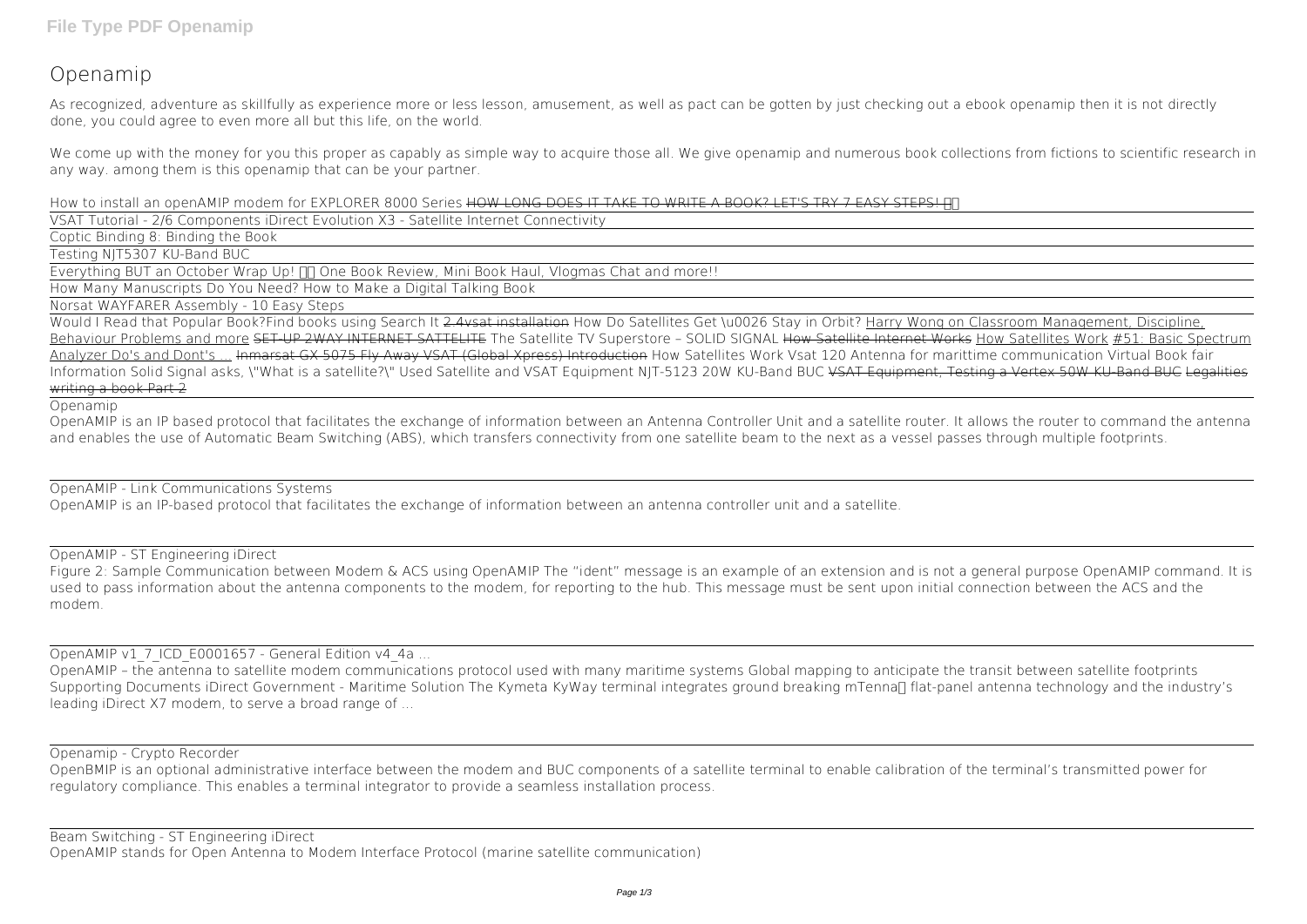OpenAMIP - Open Antenna to Modem Interface Protocol ...

openamip tms\_1 tms\_2 modem\_rj45 xmod\_lock\_in\_pol low\_lock hi\_lock xmod\_lock on off blockage\_out low\_block hi\_block . Document, IMA CLI Protocol Specification Page 10 of 52 Document No  $\overline{1}3516\overline{3}$  Rev B set antenna name <value> model <value> az\_target [0.0 .. 359.9] el\_target [0.0 .. 90.0] cl\_target [-30.0 .. 30.0] linear\_pol\_target [-92.0 .. 182.0] circular\_pol\_target [-92.0 .. 182.0] tracking on ...

## Document, IMA CLI Protocol Specification

OpenAMIP and GXT file support for mobility The most optimal modulation and bandwidth allocation while guaranteeing the highest efficiency and availability Easy to use multilingual web GUI for installation, diagnostics and troubleshooting Unique Point & Play easy installation capability

Are you a business or enterprise in a remote location that needs Internet or network access? We specialise in Internet and network connections over satellite (VSAT). We design, integrate and provide communications to remote regions throughout the world. Fixed land-based and maritime Internet via Satellite, and TV broadcasting.

Link Communications Systems - VSAT Provider

Antenna Integration: The Open-AMIP Standard For SATCOM By Karl Fuchs, Senior Contributing Editor Satellite Communications-On-The-Move (COTM), or, sometimes referred to as Satellite-On-The-Move (SOTM), has come a long way in the past few years.

MilsatMagazine

Sea Tel, Inc. 4030 Nelson Avenue Concord, CA 94520 Tel: (925) 798-7979 Fax: (925) 798-7986 Email: seatel@cobham.com Web: : www.cobham.com\seatel

INSTALLATION AND OPERATION MANUAL FOR SEA TEL MODEL DAC ...

MDM3310 Satellite Modem - Product - ST Engineering iDirect ...

Multi-Master, OpenAMIP antenna interface, outdoor housing, Encryp-tion board, NMS redundancy, NMS Northbound interface, Multi-Language WebUI 1.5.113 2018-11-30COTM optimization, Beam Swit-ching, NMS: Topology based rou-ting, DHCP service, Load Balancing upgrade for redundant setups, Encryption Key exchange, DVB ba- sed pointing, DVB VRF assignment, NMS: reports, NMS: DVB and large icons, NMS ...

GLOBAL AERO TERMINAL AT-A-GLANCE » Access to the highest capacity Ka- and Ku-band satellites » Supports internet browsing, email, VPN access, teleconferencing,

Viasat Global Aero Terminal 5320 OpenAMIP, cRTP and GRE Traffic Engineering Group QoS, QoS (Priority Queuing and CBWFQ), Strict Priority Queuing, Application Based QoS, Minimum CIR, CIR (Static and Dynamic), Rate Limiting Mechanical/ Environmental Size W 17.5 in (44.5 cm) x D 12 in (30.5 cm) x H 1.75 in (4.45 cm) Weight 10 lbs (4.54 kg) Operating Temperature 0° to +50°C (32° to +122˚F) at Sea Level with temperature ...

X7 Satellite Router - The AST Group OpenAMIP - Open Antenna to Modem Interface Protocol. Looking for abbreviations of OpenAMIP? It is Open Antenna to Modem Interface Protocol. Open Antenna to Modem Interface Protocol listed as OpenAMIP Looking for abbreviations of OpenAMIP?

OpenAMIP - Acronyms and Abbreviations

The iQ Desktop features dual Gigabit Ethernet VLAN-aware networking ports\* and a very small form factor ideal for prosumer, broadband access, and enterprise networks. iQ 200 Series The iQ 200 Series are cost-effective solutions, tailor-made for the small-to-medium maritime and enterprise markets.

iDirect S2X — Satellite Broadband Internet | Bentley Walker